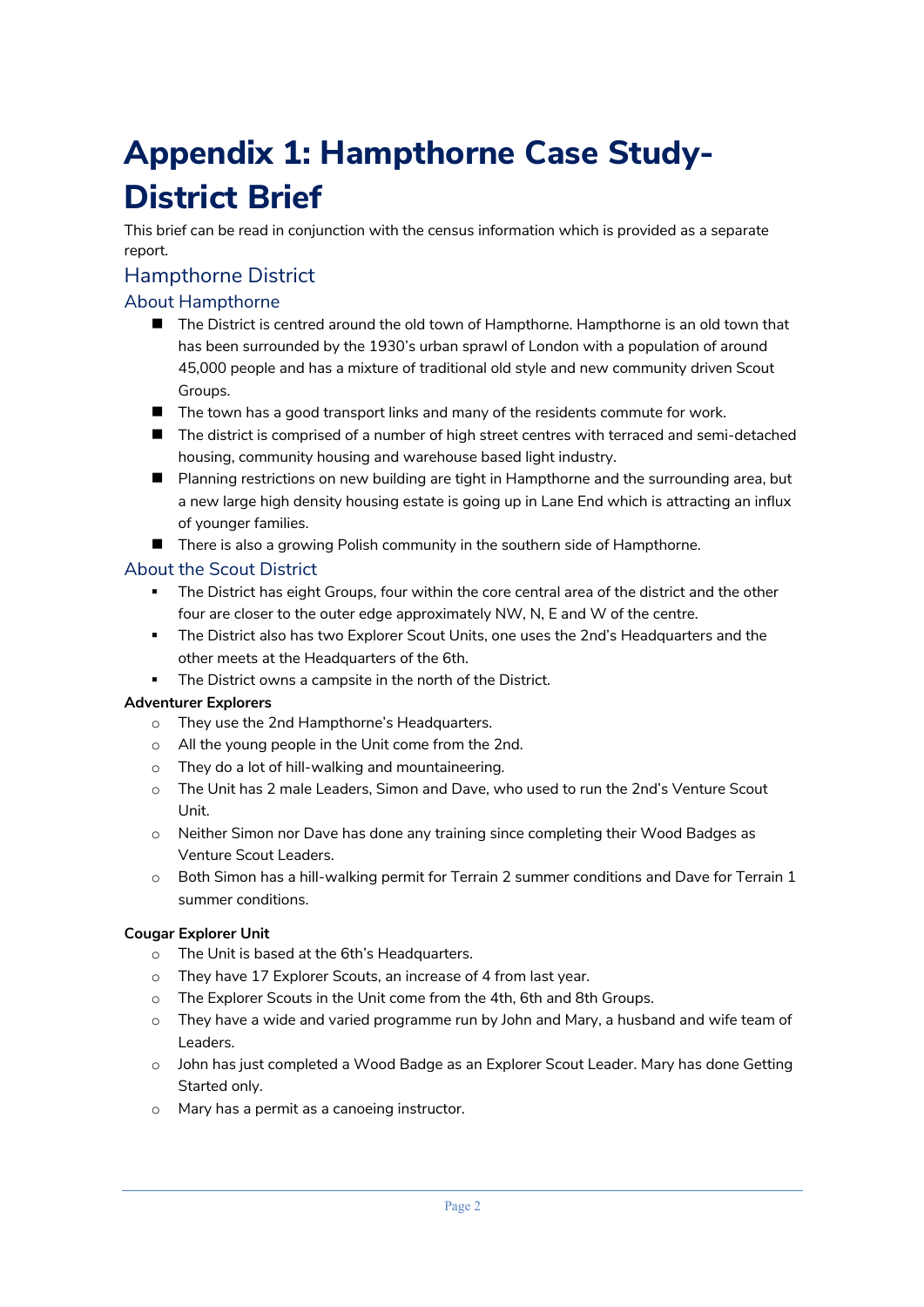# Network & SASU

- § The District has 4 Scout Network members in the District Network Unit, although there were 6 Network members the previous year. None of the Network have roles in the Groups.
- The District has a Scout Active Support Unit which is more of a social club, meeting monthly for social events such as quizzes and skittles.
	- $\circ$  Those members who are able enough do turn out to help at District events, though often they are only required to provide refreshments.
	- o Most of the Unit's members are over 65 and retired.
	- o The Chair and Treasurer of the District Executive Committee are members of the
	- o Unit.
	- o The previous DC appointed the then Chair of the Fellowship, Don, as Scout Active Support Manager.
	- o All the Unit members have done Essential Information (Module 1) and Don attended a Module 4 (Tools for the Role) course.

#### About the District Team

- Martin, formerly a GSL in a neighbouring District but now living in the west of the district, is the District Commissioner and has held the role for just over 1 year.
- The role of District Explorer Scout Commissioner is not filled at the moment.
- § There is an ADC (Scouts), Frank, who is also an ASL at the 4th. He has a Wood Badge as a Scout Leader and a Nights Away Permit for green field. He acts as the District Nights Away Adviser.
- § The ADC (Cubs) moved out of the area last year and has not been replaced so far.
- § The ADC (Beavers) is Jenny who has been in post for 8 years and has a Wood Badge as a Beaver Leader.
- **•** The District Executive Committee has a Chair, Secretary and Treasurer who have all served for over 7 years.
- § At the last meeting, the Treasurer reported that the District has £8340 in a trust account and £1521 distributed between the current account and a saving account.
- § Malcolm, a former Scout Leader, looks after the campsite, calling for help from the Scout Leaders when anything big needs doing. The campsite is used by most of the Groups at least once a year and the Cubs have an annual District Camp there. The campsite loses between £500 and £2000 a year, depending on how much it is used, which the District subsidises.

# About the Groups

#### **1st Hampthorne**

- The 1st Hampthorne Group is based on the south side of the centre of Hampthorne.
- § The part of Hampthorne where the 1st is located is a mixture of older 2-3 bedroom terraced houses and commercial properties.
- **The Group has a Scout Troop, a Cub Pack and two Beaver Colonies.**
- **•** The Group owns its Headquarters that was built 10 years ago largely with a legacy from an ex- Scout and local business donations.
- The Group has a Group Scout Leader who also runs the Scout Troop.
- **The Executive Committee has a Chair and Secretary, however the Treasurer stepped down at** the last AGM and nobody has come forward to replace her, so the Secretary is holding the fort keeping track of the cheques and payments.
- **All adults and young people were classified as white and British on the Group's census** return.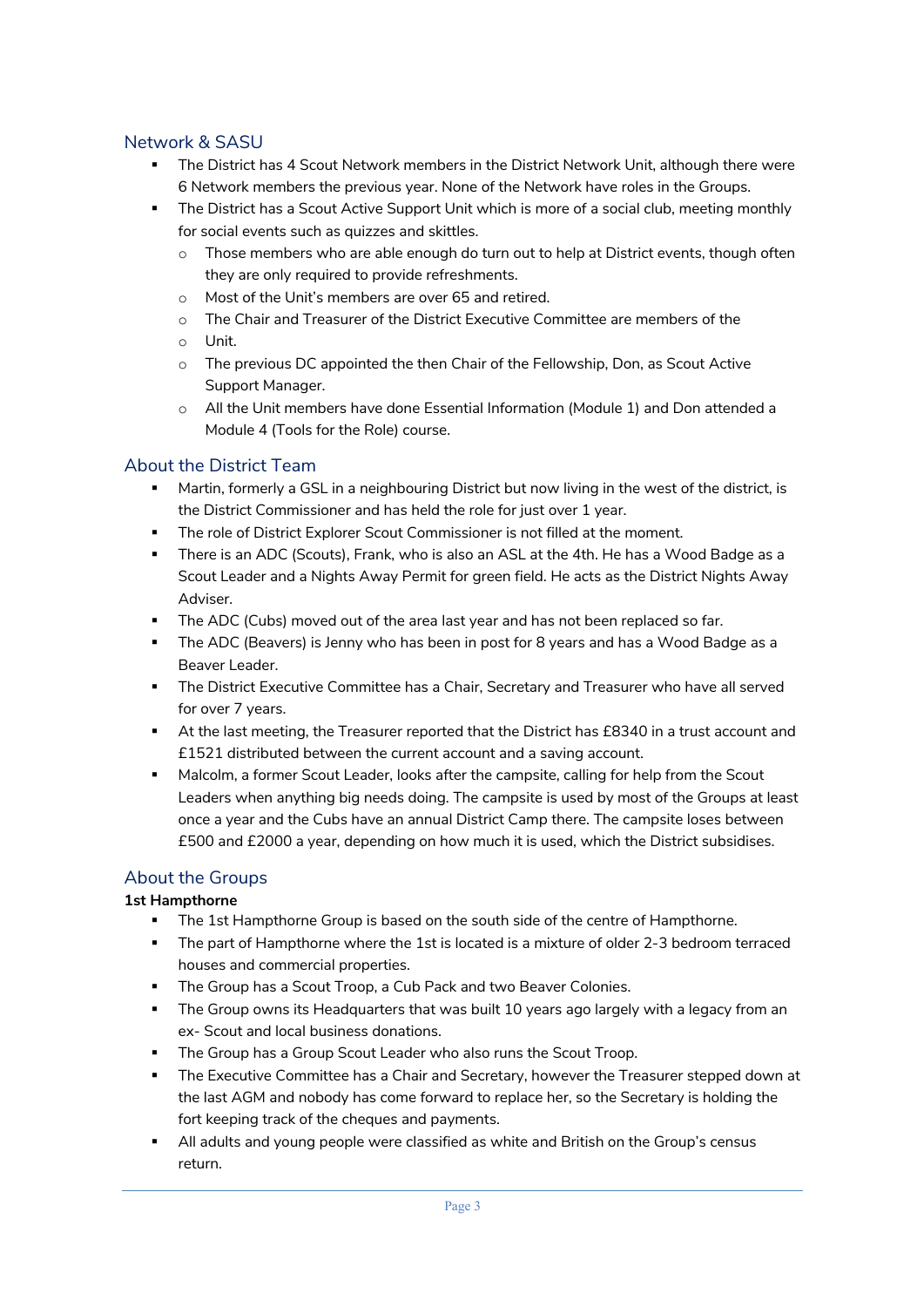**• The Group has 2 Young Leaders in the Cub section and 2 in the Beavers** 

# **2nd Hampthorne**

- The 2nd Hampthorne Group is based in the north west of the central part of the district.
- **•** The part of Hampthorne where the 2nd is located is mainly newer semi-detached 3-bedroom family housing.
- **•** The local school numbers have remained fairly constant over the last ten years.
- § The Group has a Beaver Colony, two Cub Packs and a Scout Troop. The Group owns its Headquarters which was built 20 years ago.
- § The Group also host the Adventurer Explorer Scout Unit which was formed from the Group's Venture Scout Unit in 2003.
- The Group has a store full of up to date camping and activity equipment.
- **The Group has 2 Young Leaders in the Cub section and 1 in the Beavers, all coming from the** Adventurer Explorer Unit
- **The Group Executive Committee is quite pro-active and supportive.**
- **•** Norris, the Chair, is a local business man and does a lot to promote the Group locally.
- **•** The Group's finances are sound.

## **3rd Hampthorne (Eastupp)**

- The 3rd Hampthorne Group is based on Eastupp estate to the east side of Hampthorne.
- **■** Eastupp has been a largely a mixed community employed at the large industrial estate nearby.
- § A few central London commuter families have moved into some of the properties, and there are a growing number of new families moving in to the area.
- The Group meets in the Church Hall which is only available to the Group on Mondays and Thursdays.
- **•** The hall size limits meetings to 24 young people.
- The Group has a Beaver Colony which meets on Thursdays, a Cub Pack that meets on Mondays and a Scout Troop that meets after the Beavers on Thursdays.
- **The Group has a Group Scout Leader.**
- **•** The Group's finances are tight.
- **•** The only person who came forwards at the last AGM for the Exec was Alan, who has taken on the Treasurer role.
- § All adults and 70% of young people were classified as white and British on the Group's census return with the remaining 30% having a variety of classification or preferred not to say.

#### **4th Hampthorne**

- The 4th Hampthorne is situated in the south of the town in a mainly residential area.
- **The Group has a wooden built Headquarters that is 25 years old.**
- **The Group has a Beaver Colony, Cub Pack and Scout Troop.**
- **The Group has a Group Scout Leader**
- **•** The Exec has all key roles filled.
- There is a Young Leader working in the Cub section.

#### **5th Hampthorne (Southwell)**

- The 5th Hampthorne is located on the Southwell estate.
- **The Group has an old pre-fabricated building as its Headquarters.**
- § Southwell is a 1930's estate with a number of 1960's tower blocks embedded within it. In the last 10 years, there have been a number of new properties built in the open spaces around the estate as in-fill.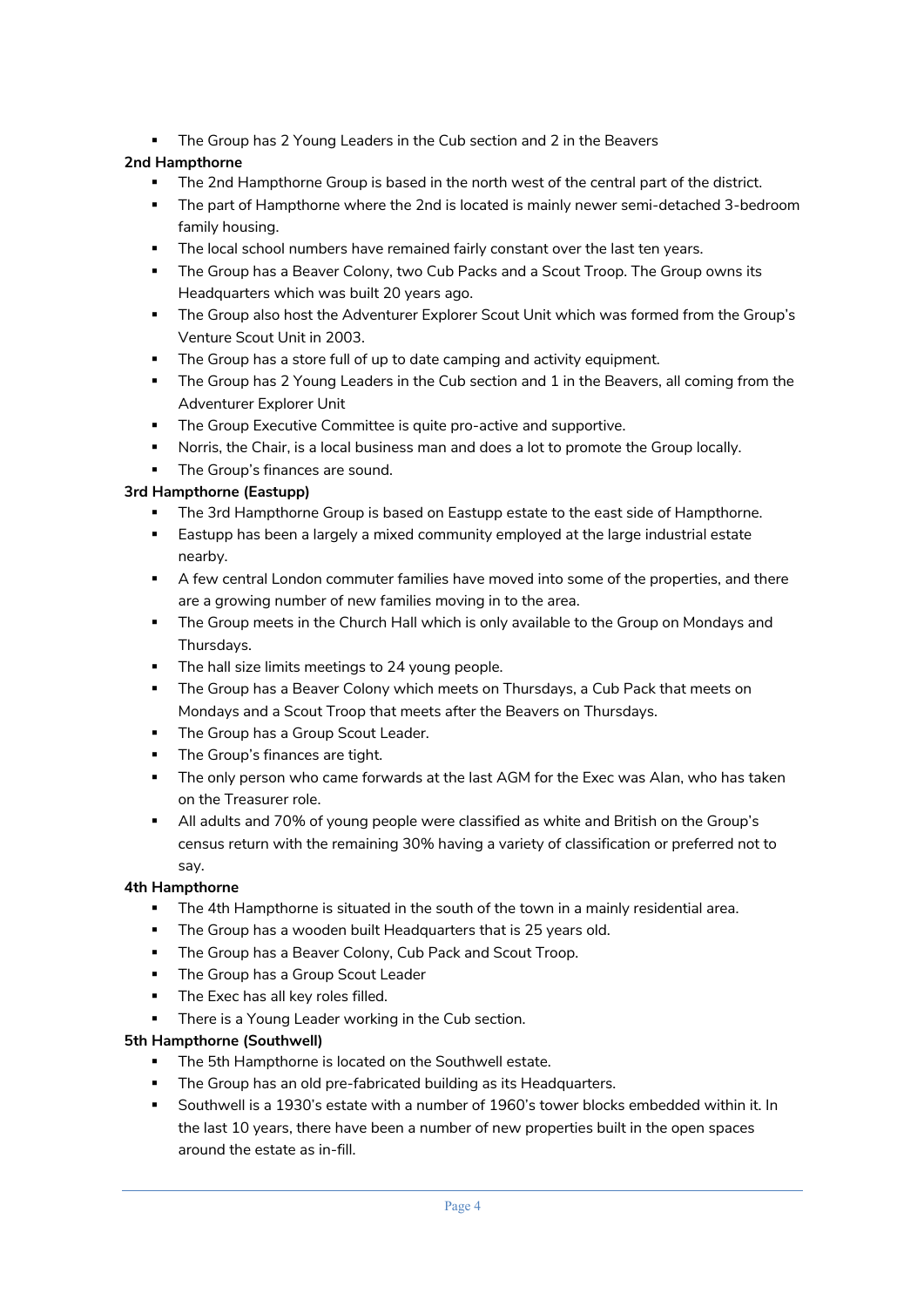- **The Group has a Beaver Colony, Cub Pack and Scout Troop.**
- **•** There is no Group Scout Leader in the Group.
- **•** There is a Group Chair who looks after the Headquarters and his wife does the bookkeeping.
- **All adults and young people were classified as white and British on the Group's census** return.
- **The 5th never turn up at District meetings or events.**

#### **6th Hampthorne**

- The 6th Hampthorne has its Headquarters in a brick building in the north west of the district.
- **•** The Group has a partnership agreement with the Cougar Explorer Unit who use their Headquarters on a Wednesday evening.
- The Group has a Beaver Colony, Cub Pack, but their Troop had to close about 6 months ago because of a lack of adults.
- **The Group has a Group Scout Leader.**
- **The last AGM was well attended and new Chair, Secretary and Treasurer were elected.**

#### **7th Hampthorne (Northleigh)**

- **•** The 7th Hampthorne is located in the Northleigh area of the district.
- § They share a hall with the local pre-school that was built with Lottery funds ten years ago.
- **The Group has a Beaver Colony, Cub Pack and Scout Troop.**
- **The Group has a Group Scout Leader.**
- **The Executive committee has a Chair and Treasurer, but no Secretary.**
- **•** The 7th do not turn up at District meetings or events.

#### **8th Hampthorne (West Lin)**

- **•** The 8th Hampthorne is located in West Lin, a mixed housing village to the west of the district.
- **■** Its Headquarters is a concrete building which was built 20 years ago on the outskirts of the village.
- **The Group has a Beaver Colony, Cub Pack and Scout Troop.**
- **The Group has a GSL**
- **All of the Executive Committee key roles were filled at the last AGM.**
- **•** There is a Young Leader working in the Cub section.